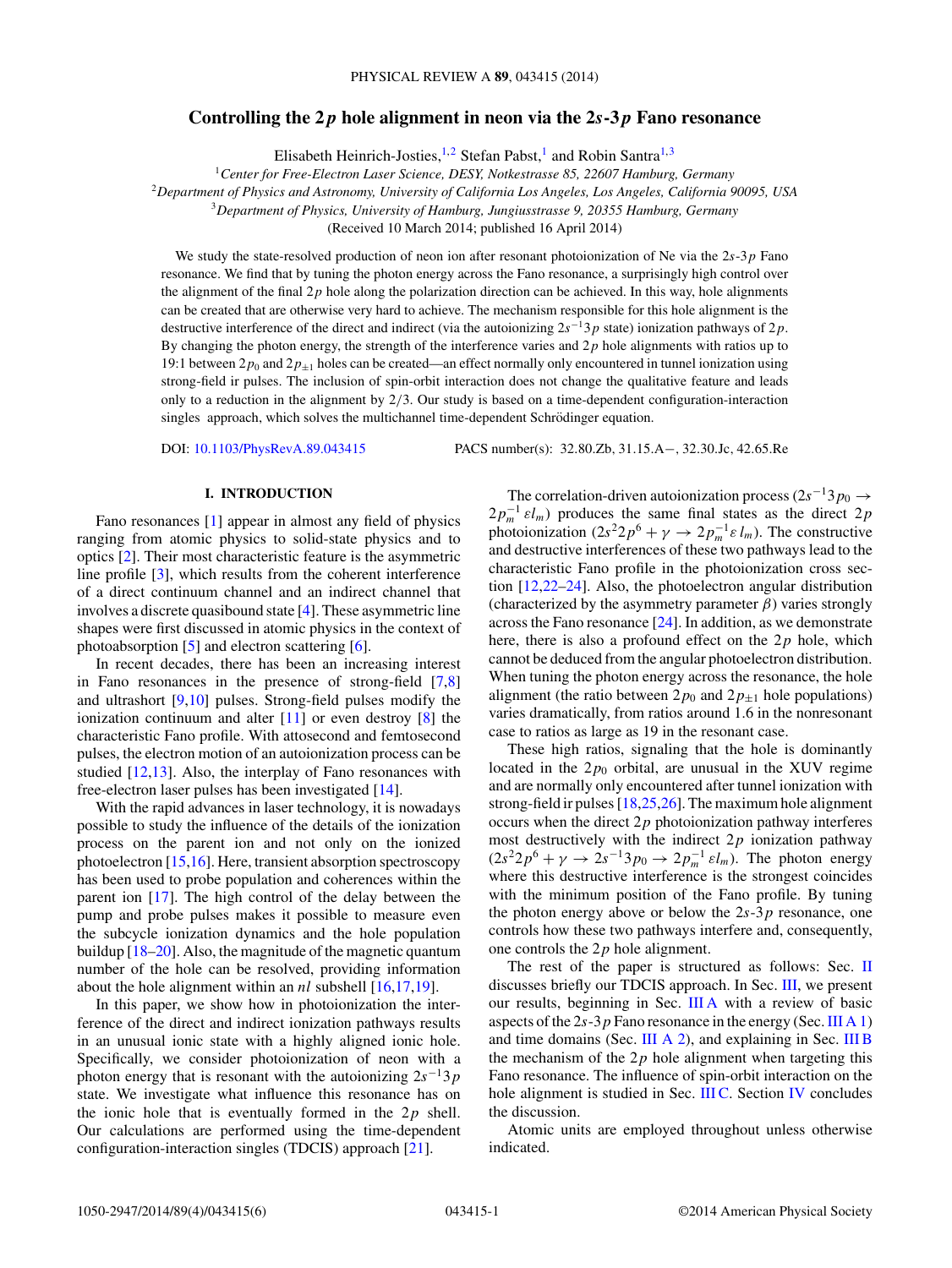# **II. THEORY**

<span id="page-1-0"></span>Our implementation of the TDCIS approach to solve the multichannel Schrödinger equation has been described in previous publications [\[21,27\]](#page-5-0). We have applied our TDCIS approach to a wide spectrum of processes [\[26\]](#page-5-0), ranging from attosecond photoionization [\[28\]](#page-5-0) to nonlinear x-ray ionization [\[29\]](#page-5-0) and strong-field tunnel ionization [\[19,](#page-5-0)20[,30\]](#page-5-0).

The *N*-body TDCIS wave function reads

$$
|\Psi(t)\rangle = \alpha_0(t) |\Phi_0\rangle + \sum_{a,i} \alpha_i^a(t) |\Phi_i^a\rangle, \tag{1}
$$

where  $|\Phi_0\rangle$  is the Hartree-Fock ground state and  $|\Phi_i^a\rangle$  =  $\hat{c}_a^{\dagger} \hat{c}_i |\Phi_0\rangle$  are singly excited configurations with an electron removed from the initially occupied orbital *i* and placed in the initially unoccupied orbital *a*. Since Eq. (1) describes all *N* electrons in the atom, an electron can be removed from any orbital. This multichannel approach is very helpful in describing ionization processes with XUV and x-ray light where more than one orbital is accessible. By limiting the sum over *i*, specific occupied orbitals can be picked to be involved in the dynamics, thereby testing the multichannel character of the overall dynamics. Inserting Eq. (1) into the full time-dependent Schrödinger equation, one finds the following equations of motion for the CIS coefficients:

$$
i \dot{\alpha}_0(t) = -E(t) \sum_{a,i} (\Phi_0 | \hat{z} | \Phi_i^a),
$$
\n(2a)  
\n
$$
i \dot{\alpha}_i^a(t) = (\Phi_i^a | \hat{H}_0 | \Phi_i^a) \alpha_i^a(t) + \sum (\Phi_i^a | \hat{H}_1 | \Phi_j^b) \alpha_j^b(t)
$$

$$
-E(t)\bigg[\Big(\Phi_i^a|\hat{z}|\Phi_0\Big)\alpha_0(t)+\sum_{b,j}\Big(\Phi_i^a|\hat{z}|\Phi_j^b\Big)\alpha_j^b(t)\bigg],\tag{2b}
$$

where  $\hat{H}_0 = \sum_n [\frac{\hat{\mathbf{p}}_n^2}{2} - \frac{Z}{|\hat{\mathbf{r}}_n|} + V_{\text{MF}}(\hat{\mathbf{r}}_n) - i\eta W(|\hat{\mathbf{r}}_n|)] - E_{\text{HF}}$  includes all one-particle operators (kinetic energy, attractive nuclear potential, the mean-field potential  $\hat{V}_{MF}$  contributing to the standard Fock operator [\[31\]](#page-5-0), and the complex absorbing potential  $-i\eta W(\hat{r})$  preventing artificial reflection from the boundaries of the numerical grid. The entire energy spectrum is shifted by the Hartree-Fock energy  $E_{HF}$  such that the Hartree-Fock ground state is at zero energy (for details, see Refs. [\[21,32\]](#page-5-0)). The nuclear charge is given by *Z* and the index *n* runs over all *N* electrons in the system. Light-matter interaction for linearly polarized pulses in the electric dipole  $\sum_{n} \hat{z}_n$  [\[26\]](#page-5-0). All of the electron-electron interactions that cannot approximation is given in the length gauge by−*E*(*t*) *z*ˆ with *z*ˆ = be described by the mean-field potential  $\hat{V}_{MF}$  are captured by  $\hat{H}_1 = \frac{1}{2} \sum_{n,n'} \frac{1}{|\hat{\mathbf{r}}_n - \hat{\mathbf{r}}_{n'}|} - \sum_n \hat{V}_{MF}(\hat{\mathbf{r}}_n)$ . Introducing a local complex potential has the consequence that the symmetric inner product  $(\cdot, |\cdot)$  must be used instead of the Hermitian one  $\langle \cdot |, |\cdot \rangle$  [\[33\]](#page-5-0).

The second term in Eq.  $(2b)$ , which describes the electronelectron interaction, is the only term within the TDCIS theory that leads to many-body effects. Electronic correlation effects, which within TDCIS can only occur between the ionic state (index *i*) and the photoelectron (index *a*), are captured in the interchannel coupling terms  $(i \neq j)$  where both indices

(*a* and *i*) are changed simultaneously. It means that the ionic state changes due to the interaction with the excited electron. Intrachannel interactions do not change the ionic state  $(i = j)$  and describe the long-range  $-1/r$  Coulomb potential for the excited electron. Intrachannel interaction can be viewed in terms of a one-particle potential and cannot lead to electron-electron correlations. The importance of many-body correlation effects [\[28,34\]](#page-5-0) can be easily tested by either allowing (full TDCIS model) or prohibiting (intrachannel TDCIS model) interchannel interactions which are captured in the  $\hat{H}_1$ .

# **III. RESULTS**

We begin in Sec. III A with a discussion of the spectral and temporal properties of the 2*s*-3*p* Fano resonance in neon, which we exploit in Sec. [III B](#page-2-0) to control the hole alignment by tuning the XUV pulse across the Fano resonance.

# **A. 2***s***-3** *p* **Fano resonance**

#### *1. Spectroscopic features*

The photoabsorption cross section  $\sigma(\omega)$  of neon around the 2*s*-3*p* resonance obtained within TDCIS is shown in Fig. 1, both with and without interchannel coupling between the 2*s* and 2*p* shells. They are both calculated via an autocorrelation function (see Refs. [\[3,](#page-4-0)[26\]](#page-5-0)). Strictly speaking, the 2*s*-3*p* resonance has, in principle, no linewidth in the intrachannel model since the state 2*s*−13*p* cannot autoionize and, therefore, lives forever. In Fig. 1, this resonance has a finite width that is artificial and has been introduced by hand for better visualization [\[35\]](#page-5-0).



FIG. 1. (Color online) Photoabsorption cross section of neon in the vicinity of the  $2s \rightarrow 3p$  resonance for the intrachannel TDCIS model (blue dashed line) and the full TDCIS model (red solid line). The Fano profile fits [\[24\]](#page-5-0) give the resonance frequency for the intrachannel TDCIS model *ω*intra, and the resonance frequency for the full TDCIS model  $\omega_{res}$ . The curve for the intrachannel model is shifted up by  $+6$  Mb for better visualization.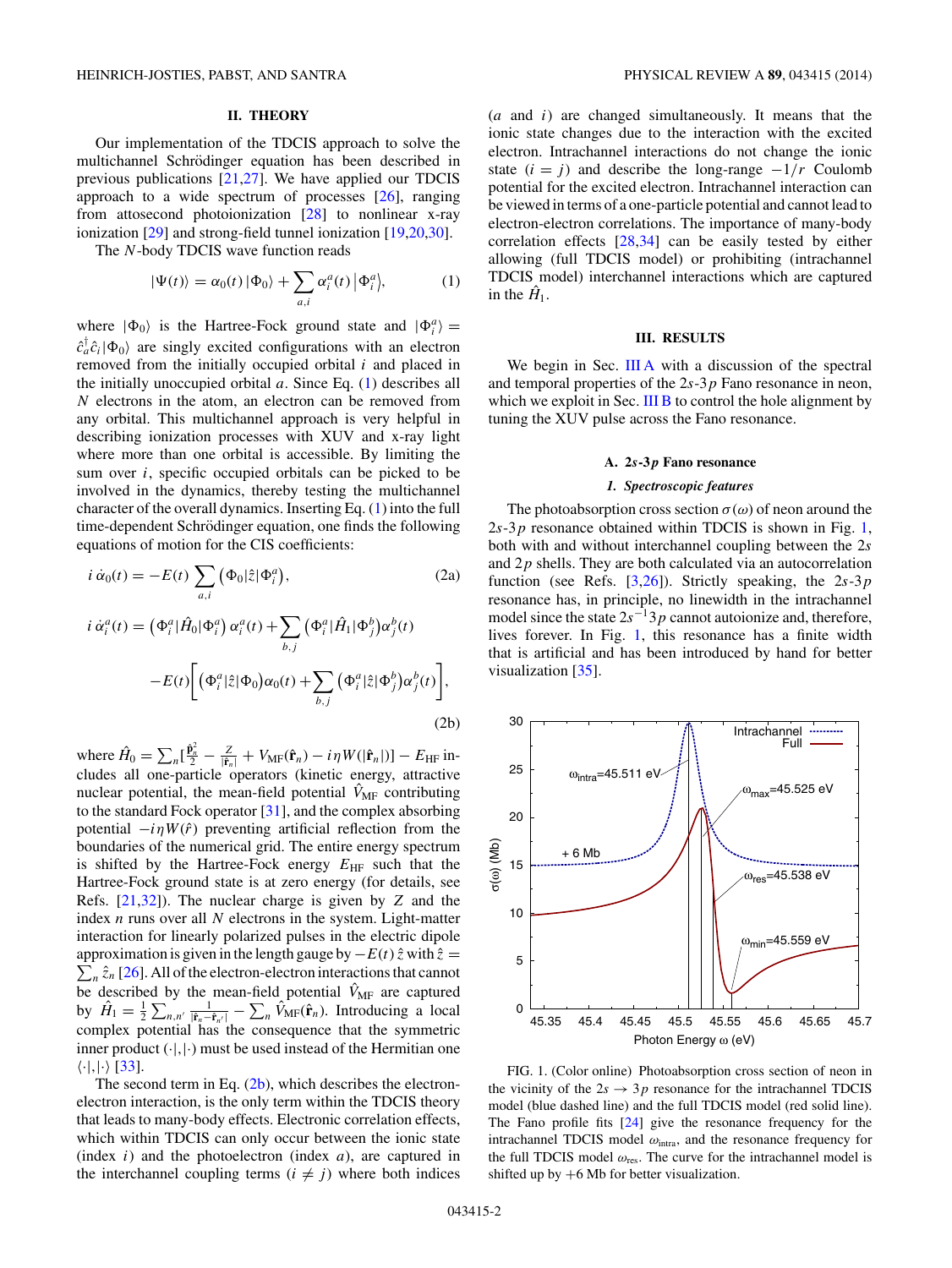<span id="page-2-0"></span>

FIG. 2. (Color online) (a) Hole population of the 2*s* (red solid line),  $2p_0$  (green dashed line), and  $2p_{\pm 1}$  (blue dashed line) orbitals as well as the ground-state depopulation (pink dashed line) for the full CIS model. The pulse has a Gaussian shape and is 2*.*4 fs long (FWHM of the intensity) centered around  $t = 0$ , and has the carrier frequency *ω*res. Also shown are scaled close-ups of the (b) ground-state depopulation and (c)–(e) hole populations of the different orbitals.

With the addition of interchannel coupling of the electrons in the full model, the excited  $2s^{-1}$  3*p* state autoionizes to a singly charged ionic state  $2p^{-1} \varepsilon l$ . This indirect ionization of a 2*p* electron  $(2s^2 2p^6 + \gamma \rightarrow 2s^{-1}3p \rightarrow 2p^{-1} \epsilon l)$  and the direct one-photon ionization of a 2*p* electron (2*s*<sup>2</sup>2*p*<sup>6</sup> + *γ*  $\rightarrow$  $2p^{-1}$  *εl*) can now interfere, resulting in an asymmetric Fano line shape [\[1\]](#page-4-0) (see Fig. [1\)](#page-1-0). We fit both curves (with and without interchannel interactions) to the characteristic Fano profile  $[1,24]$  $[1,24]$  given by

$$
\sigma(\omega) = \sigma_a \frac{(q+\epsilon)^2}{1+\epsilon^2} + \sigma_b, \quad \text{with} \quad \epsilon = \frac{\omega - \omega_{\text{res}}}{\Gamma/2}, \tag{3}
$$

where  $q$  is the Fano parameter describing the asymmetry of the line shape, *ω*res is the resonance frequency of the transition, and  $\Gamma$  is the width of the resonance structure. These fits give the transition frequencies for both models as well as the transition width and Fano parameter for the full model:  $\omega_{\text{intra}} = 45.511 \text{ eV}, \omega_{\text{res}} = 45.538 \text{ eV}, \Gamma = 31.8 \text{ meV},$ and  $q = -1.32$ . The experimentally obtained value for the resonance position is 45.546 eV, the linewidth is 13 meV, and the Fano parameter is  $q = -1.58$  [\[22,24\]](#page-5-0). Since the experimental linewidth is more than twice as small as our theoretical one, the spectral features presented in Figs. [3](#page-3-0) and [4](#page-4-0) will be, in reality, not as broad. Qualitatively, however, this linewidth discrepancy has no effect on the results and the conclusions.

At frequencies below *ω*res, the two ionization pathways constructively interfere and the overall 2*p* ionization is increased. Above *ω*res, the two pathways destructively interfere and the overall 2*p* ionization is suppressed. The photon energies at the minimum  $\omega_{\text{min}} = 45.559 \text{ eV}$  and the maximum  $\omega_{\text{max}} = 45.525 \text{ eV}$  are determined visually.

#### *2. Temporal features*

In order to investigate the temporal character of the autoionization process, we resonantly excite neon with a relatively short 2*.*4 fs pulse of frequency *ω*res and a peak intensity of  $5.6 \times 10^{13}$  W/cm<sup>2</sup>. The duration of this pulse is purposely chosen to be much shorter than the lifetime of the 2*s* hole given by  $T_{2s^{-1}3p} = 1/\Gamma = 20.7$  fs, in our calculations.

The hole population for the 2*s*, 2 $p_0$ , and 2 $p_{\pm 1}$  orbitals as well as the depopulation of the neon ground state are presented in Fig.  $2(a)$ . Note that for linearly polarized light, the sign of the magnetic quantum number  $m$  is unimportant and the  $+m$ and −*m* electrons behave exactly in the same way when the initial state is an  $M = 0$  state, as is the case for closed-shell atoms. At the end of the pulse, all  $2p_m$  depopulations increase, while that of the 2*s* decreases. The total depopulation, which is the sum of the 2*s* and all  $2p_m$  orbitals, remains constant, indicating that the 2*p* and 2*s* hole populations vary equally but oppositely. Note that in Figs.  $2(b)-2(e)$ , the time scale is changed to visually emphasize these temporal trends. This is also consistent within TDCIS, where the depopulation of the ground state can no longer change when the pulse is over [see Eq. [\(2a\)](#page-1-0)]. Only the hole rearranges with time from the 2*s* orbital to the 2*p* orbitals.

This hole rearrangement is the resonant Auger decay (or the autoionization process). The energy released by the hole movement, 26.9 eV, is sufficient to knock the excited electron residing in the 3*p* shell, which has a binding energy of 2*.*9 eV, into the continuum [\[36\]](#page-5-0).

#### **B. Hole alignment**

As we have seen in Sec. [III A 1,](#page-1-0) the indirect ionization pathways via the autoionizing 2*s*−13*p* state interfere constructively or destructively with the direct ionization pathway, depending on the detuning of the photon energy. The spectral information (in Fig. [1\)](#page-1-0), however, does not contain channel-resolved cross sections. Particularly, it cannot answer the question as to what extent the interference affects all  $2p_m$  ionization channels equivalently or whether there is a preferred *m* ionization channel. A nonuniform behavior would result in different effective ionization rates for  $2p_0$  and  $2p_{\pm 1}$  and, consequently, in a modified ratio between  $2p_0$  and  $2p_{\pm 1}$  hole populations compared to the ratio expected for nonresonant one-photon ionization at similar photon energies.

By studying theoretically and experimentally the angular distribution of the photoelectron [\[24\]](#page-5-0), a large variation of the asymmetry parameter  $β$  has been found. Therefore, we also expect a variation in the ionic hole states. However, it is not possible to connect directly the angular photoelectron distribution with the ionic hole state. Theoretical studies [\[24\]](#page-5-0) showed that at  $\omega_{\text{min}}$ , an asymmetry parameter of  $\beta = 0$ is expected for the 2*s*-2*p* Fano resonance, meaning the photoelectron is in a pure *s*-wave state. For this special case, the photoelectron angular distribution can be related to the ionic hole alignment, since an *s*-wave photoelectron can only originate from the  $2p_0$  orbital. Such a connection to the ionic state, however, has not been made in earlier studies.

In Fig. [3\(a\),](#page-3-0) the *m*-resolved hole populations of the 2*p* shell are shown (thick lines). Next to the hole populations for  $2p_0$  (dashed dark-blue line) and  $2p_{\pm 1}$  (solid red line), the two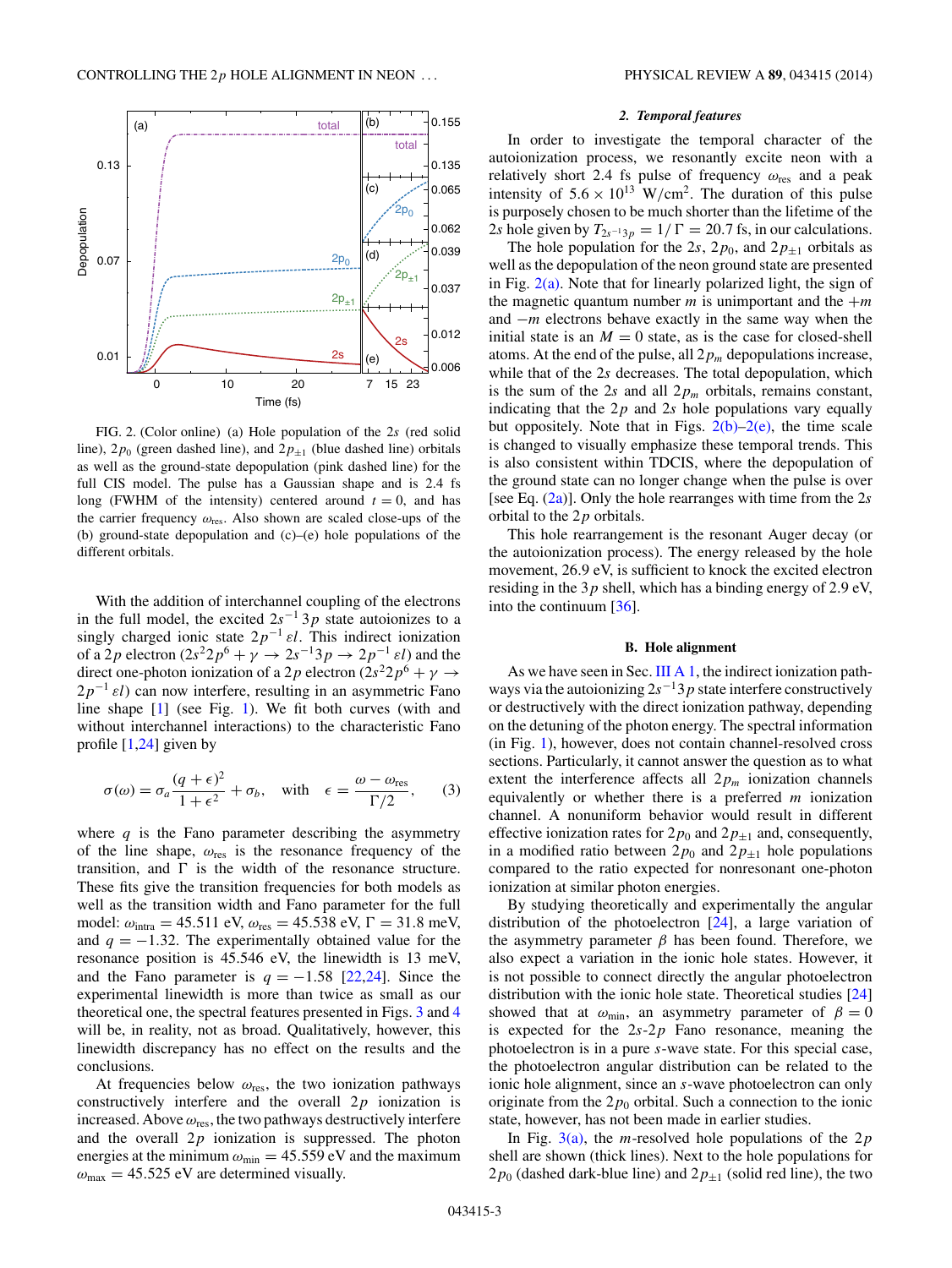<span id="page-3-0"></span>

FIG. 3. (Color online) (a) Hole populations are shown as a function of the photon energy for the  $2p_0$  orbital (dashed dark-blue line), the  $2p_{\pm 1}$  orbital (solid red line), as well as for the two  $2p_0$ ionization channels  $2p_0^{-1}\varepsilon d_0$  (dotted light-blue line) and  $2p_0^{-1}\varepsilon s_0$ (dash-dotted violet line). (b) The ratio  $2p_0/2p_{\pm 1}$  is shown for the full TDCIS model (solid orange line) and the intrachannel TDCIS model (dashed green line). A Gaussian pulse with a peak intensity of  $3.5 \times 10^{13}$  W/cm<sup>2</sup> and a FWHM duration of 174 fs has been used.

partial-wave channels  $2p_0^{-1} \varepsilon s_0$  (dash-dotted violet line) and  $2p_0^{-1}\varepsilon d_0$  (dotted light-blue line) are shown as well. For the  $2p_{\pm 1}$  hole ionization, there exists only one ionization channel where the continuum electron is a *d* wave (i.e.,  $2p_{\pm 1}^{-1} \epsilon d_{\pm 1}$ ).

As we can see from Fig.  $3(a)$ , the  $2p_m$  populations do vary across the resonance. In particular, the ionization for  $2p_{\pm 1}$  is much more suppressed at  $\omega_{\text{min}}$  than for  $2p_0$ . In the following, we investigate in more detail why the ionization of the  $2p_m$  orbitals behaves so differently by having a closer look at the partial-wave contributions leading to *s*-wave and *d*-wave photoelectrons.

#### *1. d-wave photoelectron*

The  $2p_{\pm 1}$  ionization is much more suppressed than  $2p_0$ around  $\omega_{\text{min}}$  [see Fig. 3(a)]. For  $2p_{\pm 1}$ , the destructive interference is so strong that it leads to a suppression of almost two orders of magnitude compared to nonresonant photon energies. All  $2p_m^{-1} \varepsilon d_m$  partial-wave channels show the same degree of suppression. To be more precise, the ratio between  $2p_0^{-1}\varepsilon d_0$ and  $2p_{\pm 1}^{-1} \varepsilon d_{\pm 1}$  is exactly 4/3. A detailed analysis shows that this ratio between the  $m = 0$  and  $|m| = 1$  appears in both, i.e., the direct and the indirect, ionization pathways and can be explained by the Wigner-Eckart theorem [\[38\]](#page-5-0). Consequently, the behavior of constructive and destructive interference is exactly the same for all *d*-wave channels,  $2p_m^{-1}\varepsilon d_m$ .

# *2. s-wave photoelectron*

To generate  $2p_0$  holes, there exists another ionization channel leading to an *s*-wave photoelectron, i.e.,  $2p_0^{-1} \varepsilon s_0$ . The behavior of this partial-wave channel is different than the behavior of the  $2p_m^{-1}\varepsilon d_m$  partial-wave channels [see Fig. 3(a)]. For  $2p_0^{-1}\varepsilon s_0$ , the destructive interference happens at  $\omega_{\text{max}}$  and constructive interference occurs at *ω*min.

The overall trend is dominated by  $2p_m^{-1}\epsilon d_m$ , since the probability of ejecting an electron from a *p* orbital into an *s* continuum is generally much smaller than ejecting the electron into a *d* continuum [\[39\]](#page-5-0). Only around  $\omega_{\text{min}}$ , where the ionization into a *d* continuum is strongly suppressed, the situation changes and ionization into the *s* continuum becomes the dominant ionization channel (corresponding to an asymmetry parameter of  $\beta = 0$ ). The relative enhancement of the  $2p_0^{-1}$  *εs*<sub>0</sub> partial-wave channel results in a ten-times-smaller overall suppression for  $2p_0$  ionization than for  $2p_{\pm 1}$  ionization (see Fig. 3).

#### *3. The ratio of* **2** *pm hole populations*

In Fig. 3(b), the hole population ratio  $2p_0/2p_{\pm 1}$  is shown as a function of the photon energy for the full TDCIS model (orange solid line) and the intrachannel TDCIS model (green dashed line). This ratio is a direct measure of hole alignment, where 1 stands for an isotropic hole distribution,  $\infty$  for perfect hole alignment along the polarization direction, and 0 for perfect hole antialignment in the plane perpendicular to the polarization direction.

Strong variations of the hole alignment across the Fano resonance are found, resulting in ratios that vary by more than one order of magnitude (between 1.6 and 18). A ratio of 18 means the  $2p$  hole is primarily located in the  $2p_0$  orbital, and only a 10% chance exists to find the hole in either the  $2p_{+1}$ or 2*p*−<sup>1</sup> orbital. Such strong hole alignment is normally only encountered in the strong-field regime, where tunnel ionization almost exclusively ionizes the outermost  $p_0$  orbital (when using linearly polarized light) [\[25,27\]](#page-5-0).

In the off-resonance limit, the intrachannel TDCIS model and the full TDCIS model approach the same value for the  $2p_0/2p_{\pm 1}$  ratio (1.6). Such values are very common in the XUV and x-ray regimes, where an almost isotropic distribution of the hole is found with a slight preference for the polarization direction (i.e.,  $m = 0$ ).

The maximum hole alignment is reached when the photon energy is *ω*min, located at the minimum of the Fano resonance, which is exactly the energy where the suppression of the dominant ionization channels (leading to  $2p_m^{-1} \varepsilon d_m$ ) is most pronounced, and only *s*-wave photoelectrons are formed which leave a  $2p_0$  hole behind.

# **C. Spin-orbit coupling**

Up to now, we have ignored that the  $2p$  shell is actually split due to spin-orbit coupling into two subshells  $2p_j$  with  $j = 1/2$  and  $j = 3/2$ . As a result, the hole alignment has to be defined with respect to  $m_j$  and not  $m_l$ . In particular, the  $2p_{3/2}^{m_j}$  hole populations for  $m_j = \pm 1/2$  and  $m_j = \pm 3/2$  have to be compared. Here,  $m_j$  refers to the projection of the total angular momentum *j* along the XUV polarization axis. In our TDCIS approach, we consider only the spin-orbit interaction within the ion, where it is the strongest, and we neglect it for the photoelectron (see Ref. [\[20\]](#page-5-0) for details).

Figure [4\(a\)](#page-4-0) shows the hole populations of  $2p_{0.5}^{\pm 0.5}$ ,  $2p_{1.5}^{\pm 0.5}$ , and  $2p_{1.5}^{\pm 1.5}$ , and Fig. [4\(b\)](#page-4-0) shows the ratio between  $2p_{1.5}^{\pm 0.5}$  and  $2p_{1.5}^{\pm1.5}$  defining the hole alignment. Figure [4](#page-4-0) shows the same trends as Fig. 3. The mixing of  $2p_0$  and  $2p_{\pm 1}$  orbitals in the spin-orbit case reduces the maximum hole alignment within the  $2p_{3/2}$  shell by  $\sim$ 2/3 in comparison to the non-spin-orbit case [\[40\]](#page-5-0), which results in a maximum alignment ratio of  $\sim$ 13 instead of 18.

The reduction factor of 2/3 can be easily explained when expressing the spin-orbit-split orbitals in terms of the non-spinorbit-split orbitals. Specifically, the transformation between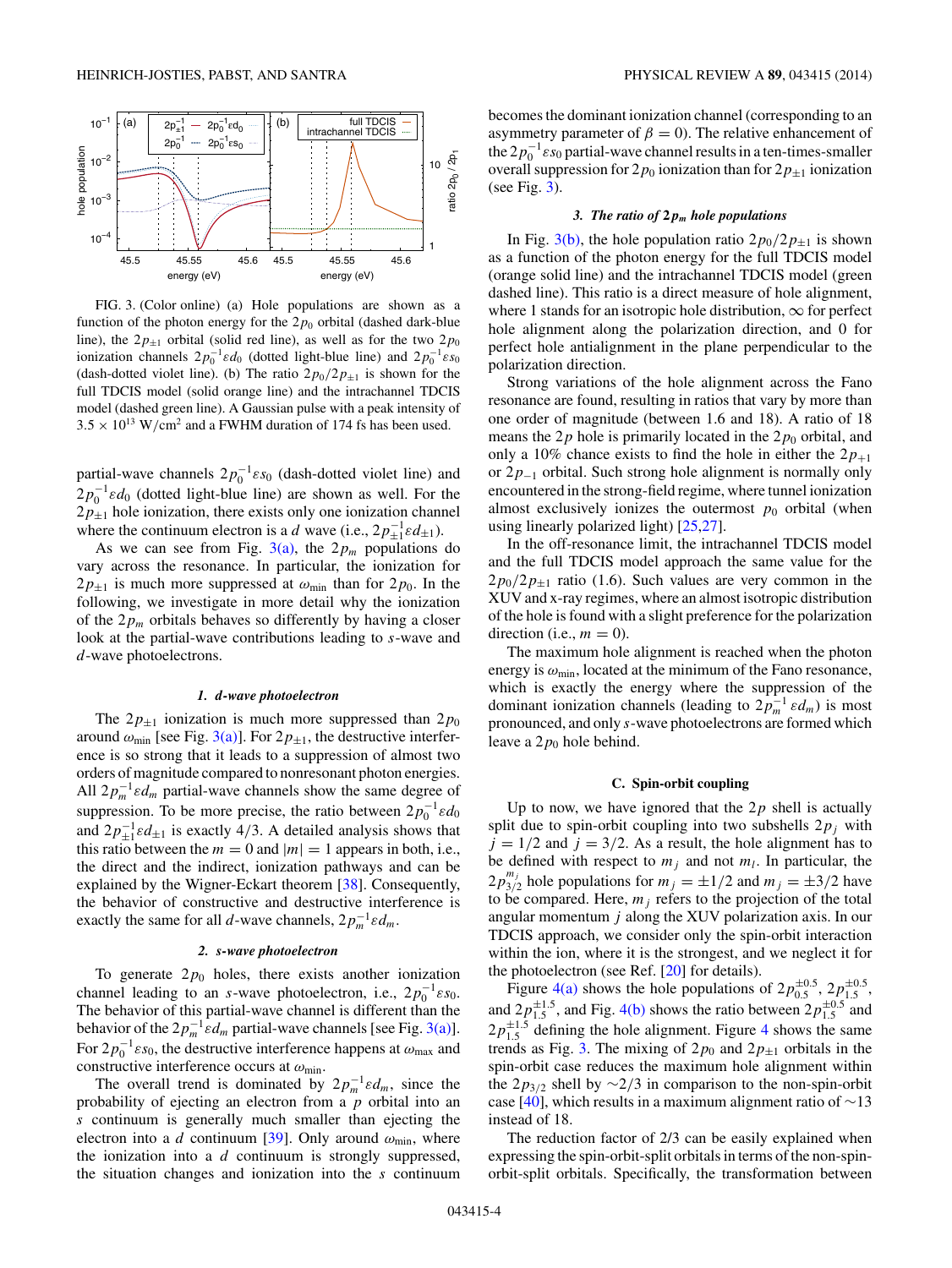<span id="page-4-0"></span>

FIG. 4. (Color online) (a) Hole population is shown as a function of the photon energy for the  $2p_{0.5}^{\pm 0.5}$  orbital (solid red line), the  $2p_{1.5}^{\pm 0.5}$  orbital (dashed blue line), and the  $2p_{1.5}^{\pm 1.5}$  orbital (dotted light-blue line). (b) The ratio  $2p_{1.5}^{\pm 1.5}/2p_{1.5}^{\pm 0.5}$  is shown for the full TDCIS model (solid brown line) and the intrachannel TDCIS model (dashed green line). The same pulse parameters as in Fig. [3](#page-3-0) have been used.

the spin-orbit-split (coupled basis) and non-spin-orbit-split (uncoupled basis) orbitals reads

$$
|2p_{0.5}^{\pm 0.5}\rangle = \pm \sqrt{\frac{2}{3}} |2p_{\pm 1,\mp \frac{1}{2}}\rangle \mp \sqrt{\frac{1}{3}} |2p_{0,\pm \frac{1}{2}}\rangle, \qquad (4a)
$$

$$
|2p_{1.5}^{\pm 0.5}\rangle = +\sqrt{\frac{1}{3}}|2p_{\pm 1,\mp \frac{1}{2}}\rangle + \sqrt{\frac{2}{3}}|2p_{0,\pm \frac{1}{2}}\rangle, \qquad (4b)
$$

$$
|2p_{1.5}^{\pm 1.5}\rangle = |2p_{\pm 1,\pm \frac{1}{2}}\rangle,\tag{4c}
$$

where  $|2p_{m,\sigma}\rangle$  refers to the spatial  $2p_m$  orbital with the spin projection  $\sigma$ . Note that in Sec. [III B](#page-2-0) we focused only on the spatial part of the orbitals because the spin-up and spin-down components behave exactly the same [\[41\]](#page-5-0). The spin-orbit interaction is treated here in degenerate perturbation theory (see Refs.  $[20,42]$ ), where only the impact on the angular momentum is considered. The radial part is unaffected by the spin-orbit interaction, which leads to errors of few percent [\[43\]](#page-5-0).

By using Eqs.  $(4a)$ – $(4c)$ , all populations shown in Fig.  $4(a)$ can be written in terms of the non-spin-orbit-split populations shown in Fig.  $3(a)$ , and, consequently, also the alignment ratio in the case of spin-orbit splitting can be expressed in terms of the ratio without spin-orbit splitting, as done earlier.

# **IV. CONCLUSION**

We have shown that resonant excitation of the autoionizing  $2s^{-1}3p$  state leads to a second ionization pathway that can interfere with the direct 2*p* photoionization pathway and strongly influences the state of the parent ion. This interference is well known as the origin of the characteristic Fano profile. Also, the asymmetry parameter  $\beta$  measuring the angular distribution of the photoelectron varies strongly across the Fano resonance, but a direct relation to the hole alignment cannot be made.

We showed that this interference has destructive character at *ω*min and creates a dark state in the photoelectron continuum. As a result, the  $2p^{-1} \varepsilon d$  ionization channel is strongly suppressed, and the photoelectron is emitted as a pure *s* wave. Consequently, the only orbital that is ionized is the  $2p_0$  orbital. The imbalance of ionizing  $2p_0$  and  $2p_{\pm 1}$  orbitals leads to a large hole alignment along the XUV polarization direction.

The ratio between the populations of  $2p_0$  and  $2p_{\pm 1}$  goes as high as 19—localizing the hole in the  $2p_0$  orbital—and is significantly different than the off-resonant value (1*.*6), which possesses only a slight hole alignment. Strong hole alignments are usually only encountered after tunnel ionization with strong-field ir pulses, where the Keldysh parameter is well below 1 [\[26\]](#page-5-0). Here, we used XUV pulses and we are in the perturbative one-photon regime, where the Keldysh parameter is well above 1 and large anisotropies in the hole states are not expected.

When disabling interchannel coupling effects, i..e, disabling the correlation-driven autoionization mechanism of the excited  $2s^{-1}3p$  state, no interference of the ionization pathways occurs and no hole alignment modulation appears when tuning across the 2*s*-3*p* resonance. The inclusion of spin-orbit interaction within the ion does not change the picture. Only the strong hole alignment within the  $2p_{3/2}$  shell is reduced by a factor of 2*/*3, which still results in a strong hole alignment with ratios up to 13:1 between  $2p_{3/2}^{\pm 1/2}$  and  $2p_{3/2}^{\pm 3/2}$ hole populations.

Controlling the hole alignment via the 2*s*-3*p* Fano resonance serves as an example of how correlation effects can be explicitly targeted and exploited to create new and exotic electronic states in atoms and molecules. Similarly, other Fano resonances can be used where the strength of the resonance determines how strongly the hole alignment can be tuned. Furthermore, with a second pulse, the Fano resonance could be modified within attoseconds [\[11\]](#page-5-0) to gain an even larger control of the electronic motion. Also, the extension to high-intensity pulses is interesting, which can be realized with currently available seeded free-electron lasers such as FERMI [\[44\]](#page-5-0) or sFLASH [\[45\]](#page-5-0). The first preliminary results we have obtained suggest that completely different ionization behavior occurs when a Fano resonance is driven by a high-intensity pulse.

# **ACKNOWLEDGMENTS**

E.H.-J. would like to thank the DAAD RISE program for financial support. This work has been supported by the Deutsche Forschungsgemeinschaft (DFG) under Grant No. SFB 925/A5.

- [1] U. Fano, [Phys. Rev.](http://dx.doi.org/10.1103/PhysRev.124.1866) **[124](http://dx.doi.org/10.1103/PhysRev.124.1866)**, [1866](http://dx.doi.org/10.1103/PhysRev.124.1866) [\(1961\)](http://dx.doi.org/10.1103/PhysRev.124.1866).
- [2] [A. E. Miroshnichenko, S. Flach, and Y. S. Kivshar,](http://dx.doi.org/10.1103/RevModPhys.82.2257) Rev. Mod. Phys. **[82](http://dx.doi.org/10.1103/RevModPhys.82.2257)**, [2257](http://dx.doi.org/10.1103/RevModPhys.82.2257) [\(2010\)](http://dx.doi.org/10.1103/RevModPhys.82.2257).
- [3] D. Krebs, S. Pabst, and R. Santra, [Am. J. Phys.](http://dx.doi.org/10.1119/1.4827015) **[82](http://dx.doi.org/10.1119/1.4827015)**, [113](http://dx.doi.org/10.1119/1.4827015) [\(2014\)](http://dx.doi.org/10.1119/1.4827015).
- [4] S. Bandopadhyay, B. Dutta-Roy, and H. S. Mani, [Am. J. Phys.](http://dx.doi.org/10.1119/1.1789162) **[72](http://dx.doi.org/10.1119/1.1789162)**, [1501](http://dx.doi.org/10.1119/1.1789162) [\(2004\)](http://dx.doi.org/10.1119/1.1789162).
- [5] H. Beutler, [Z. Physik](http://dx.doi.org/10.1007/BF01365116) **[93](http://dx.doi.org/10.1007/BF01365116)**, [177](http://dx.doi.org/10.1007/BF01365116) [\(1935\)](http://dx.doi.org/10.1007/BF01365116).
- [6] E. N. Lassettre, [Radiat. Res. Suppl.](http://dx.doi.org/10.2307/3583664) **[1](http://dx.doi.org/10.2307/3583664)**, [530](http://dx.doi.org/10.2307/3583664) [\(1959\)](http://dx.doi.org/10.2307/3583664).
- [7] P. Lambropoulos and P. Zoller, [Phys. Rev. A](http://dx.doi.org/10.1103/PhysRevA.24.379) **[24](http://dx.doi.org/10.1103/PhysRevA.24.379)**, [379](http://dx.doi.org/10.1103/PhysRevA.24.379) [\(1981\)](http://dx.doi.org/10.1103/PhysRevA.24.379).